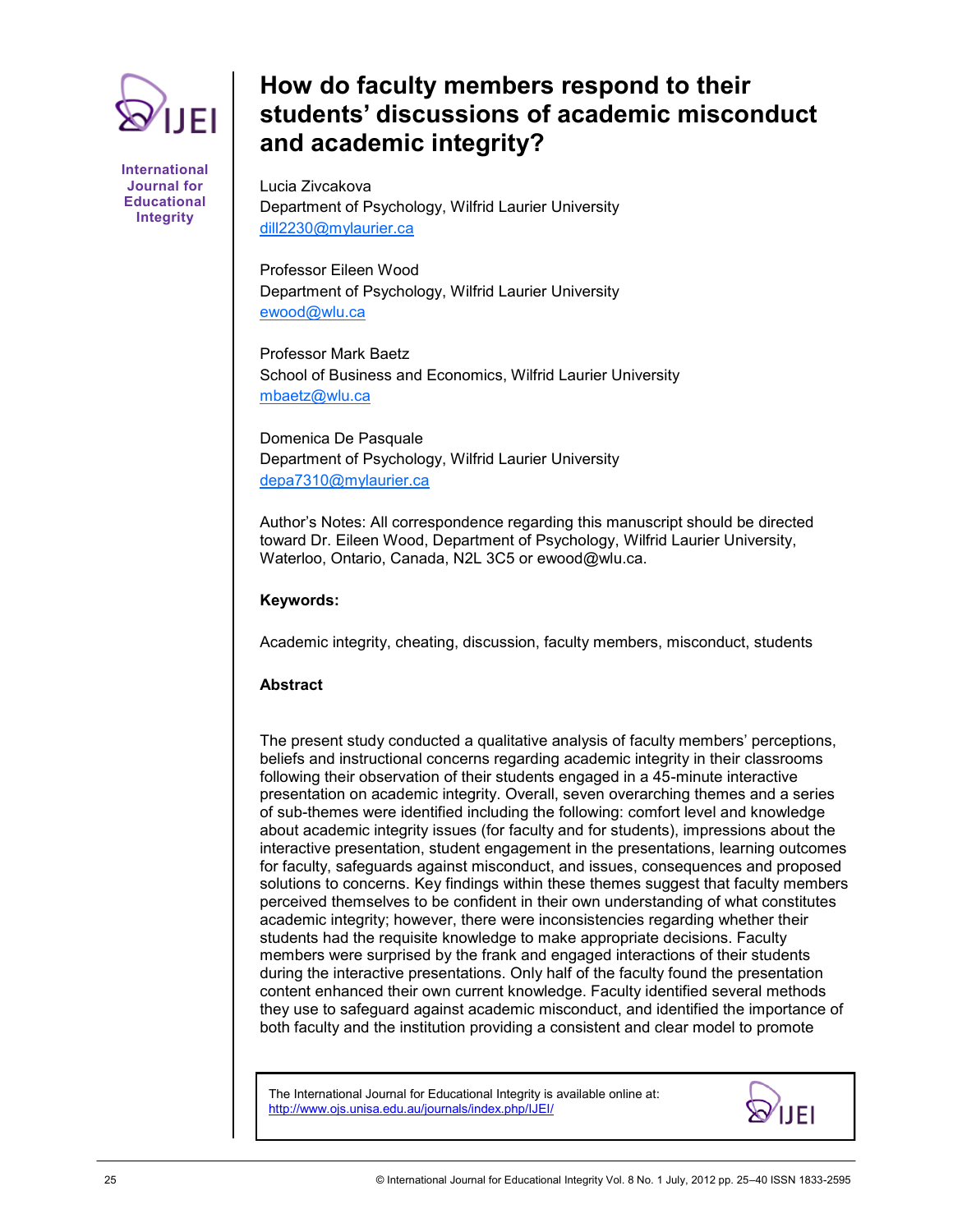academic integrity in students. Discussion explores insights gained as a context for informing instructional practice.

Student academic misconduct is broadly defined as any transgression which allows a student to gain an unfair advantage over his/ her peers and which results in an erroneous evaluation of the student (Davis, Drinan, & Bertram Gallant, 2009). Much of the extant research on academic misconduct has focused on students to determine whether they engage in academic misconduct, how much they engage in misconduct, and individual or contextual variables, which may predispose students to engage in misconduct, or which may act as a protective factor against academic misconduct (Allmon, Page, & Roberts, 2000; Crown & Spiller, 1998; Christensen Hughes & McCabe, 2006; Elzubier & Rizk, 2003; Kidwell & Kent, 2008; Kisamore, Stone, & Jawahar, 2007). In addition, a substantial amount of the literature involves identifying forms of academic misconduct and the prevalence of these forms of misconduct (e.g., Christensen Hughes & McCabe, 2006; Kidwell & Kent, 2008; McCabe, 1993). Finally, a smaller set of research studies examines instructional or institutional mechanisms, which could reduce or prevent student academic misconduct, and promote academic integrity (e.g., Bean & Bernardi, 2005; Boehm, Justice, & Weeks, 2009; Sims, 2004; Soto, Anand, & McGee, 2004). While each of these avenues is critical for understanding student academic misconduct, there is much less emphasis in the literature regarding the faculty and their experiences, perceptions, and practices about academic integrity. Given that faculty are charged with the responsibility of devising pedagogically appropriate instruction regarding academic misconduct in their classrooms, as well as typically being the first person to deal with students who have engaged in misconduct, it is important to understand faculty members" perspectives with respect to academic integrity and student academic misconduct. The present study investigated faculty members" perceptions regarding academic integrity issues.

Much of the existing research focusing on faculty and academic integrity examines *relationships* between students and faculty rather than faculty members" understanding or awareness of students" knowledge or attitudes regarding academic integrity issues (e.g., Laband & Piette, 2000; Mason, Beardon, & Davis Richardson, 1990; McKay, Kidwell, & Kling, 2007; Tabachnick, Keith-Spiegel, & Pope, 1991). For example, survey research has indicated that becoming sexually involved with a student, receiving sexual favors, money or gifts in exchange for grades, giving lower grades to students who strongly oppose your views, failure to acknowledge significant contributions from students in a publication, providing academic credit instead of financial remuneration for a student's work, ignoring a colleague's unethical behaviour, and including false or misleading information in a reference letter were all perceived to be *unethical* behaviours by faculty (Kidwell & Kidwell, 2008; Laband & Piette, 2000; McKay et al., 2007; Robie & Keeping, 2004; Robie & Kidwell, 2003; Tabachnick et al., 1991). Personal infractions also constituted significant breaches of misconduct, for example, manipulating, fabricating, or otherwise falsifying lab data (Laband & Piette, 2000; McKay et al., 2007), and plagiarism (McKay et al., 2007). In general, these types of transgressions identified as serious transgressions by faculty, clearly have the potential to impact on the faculty-student relationship and could have direct impact on student performance outcomes. In addition, faculty members engaging in these types of behaviours provide poor role models, which may impart an implicit message that misconduct is acceptable, tolerated, and perhaps, normative (McCabe, 1993).

A second, less researched concern involves faculty members" understanding of academic misconduct within their classroom, and in particular, their awareness of what their students understand, believe, and do when it comes to academic integrity. Yet, this critical knowledge is a prerequisite for developing effective instruction about academic integrity in the classroom. Only a few studies have examined faculty perceptions of, and responses to student academic misconduct with many being specific to the issue of plagiarism. For example, Robinson-Zanartu, Pena, Cook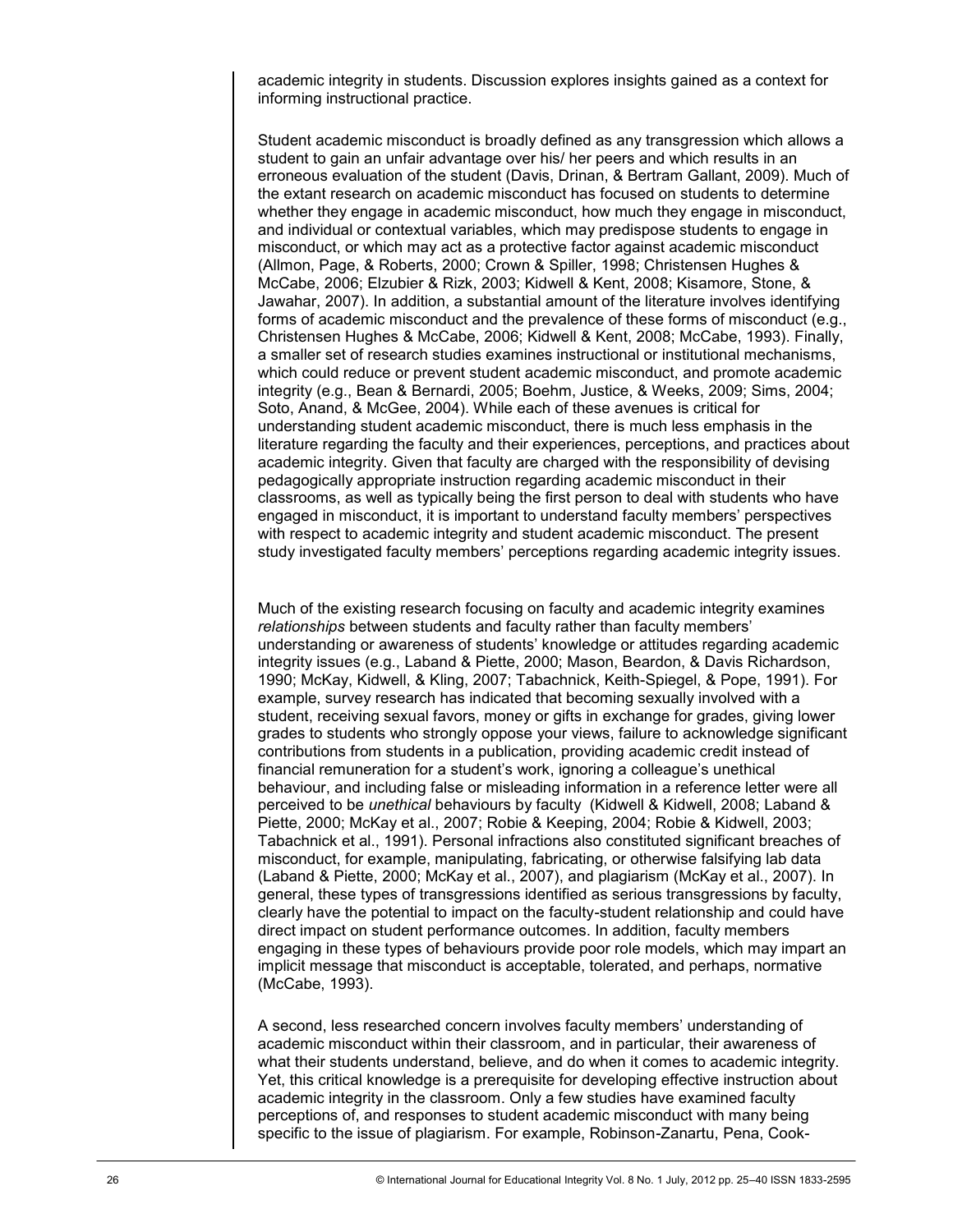Morales, Pena, Afshani, and Nguyen (2005) examined faculty"s perceptions regarding what constitutes plagiarism as well as their responses to student plagiarism. Interestingly, faculty did not uniformly agree in their understanding of what constituted plagiarism. When faculty were presented with specific scenarios, which all involved plagiarism, faculty differed in their ability to detect the plagiarism. This outcome is consistent with Roig"s (2001) results, who found that faculty often had difficulty making judgments about paraphrasing and summarising, thus making it difficult for some to judge what constituted plagiarism. Clearly, if faculty members have challenges defining plagiarism, they would be challenged in preparing appropriate instructional materials. Also, it would be likely that, unless uniform materials were provided, different faculty might present students with conflicting information.

Faculty members also differ in their preferences about how to deal with transgressions. For example, researchers (e.g., McCabe, 1993; Robinson-Zanartu et al., 2005) have found that faculty members often prefer to deal with instances of plagiarism on their own, and resort to official reports to the department only when the misconduct was judged to be very severe. Sanctions for transgressions also vary widely, and they tend to be very lenient (McKay et al., 2007; Robinson-Zanartu et al., 2005). In some cases, faculty members avoid enforcement of rules against academic misconduct both overtly and covertly. Overt failures occur when faculty observe, but do not confront students" cheating behaviour, while covert failures are present when faculty fail to discourage academic misconduct in the first place (McKay et al., 2007). As a result of inconsistencies, both across contexts and across faculty members, and the reluctance to pursue academic integrity issues, faculty have the potential to misdirect students" understanding of the importance of academic integrity and ethical conduct. How do students respond in these contexts? McCabe (1993) found that students' decisions to engage in misconduct are related to faculty behaviour. Specifically, when students heard that faculty were reluctant to deal with misconduct, with some ignoring it altogether, or giving slight sanctions, students selected courses taught by those faculty members, and these impressions from students were associated with increased rates of misconduct (McCabe, 1993). Findings such as these have prompted researchers and educators to define protocols and models for defining and responding to academic misconduct in higher education contexts (e.g., Sutherland-Smith, 2008).

Indeed, promoting academic integrity in the classroom has become an increasingly important topic in higher education. New initiatives have seen an increase in dedicated instructional time both within courses and group forums, such as orientation workshops (Bean & Bernardi, 2005; Boehm et al., 2009; Sims, 2004; Soto et al., 2004). Some universities have dedicated resources, such as appointing an academic integrity officer or other staff, and designing protocols to ensure consistency in conduct. These resources have the potential to support and inform both faculty and students. In order to support faculty effectively, and to assist them in the construction of academically relevant materials for their classes, an understanding of faculty members" perceptions regarding their students understanding of academic integrity is needed.

#### **Summary of the present study**

The current study extended existing research on faculty members" perceptions of academic integrity. Rather than surveying faculty perceptions of ethics in an academic context in general, the study focused on faculty responses to their own students" participation in an interactive presentation on academic integrity. The materials and content were held constant across classes, which ensured that all faculty members would observe their students responding to the same issues about academic integrity, namely: what constitutes academic misconduct and students" experiences regarding misconduct, how misconduct is detected, consequences of misconduct, and perceptions regarding the importance of academic integrity. The faculty had the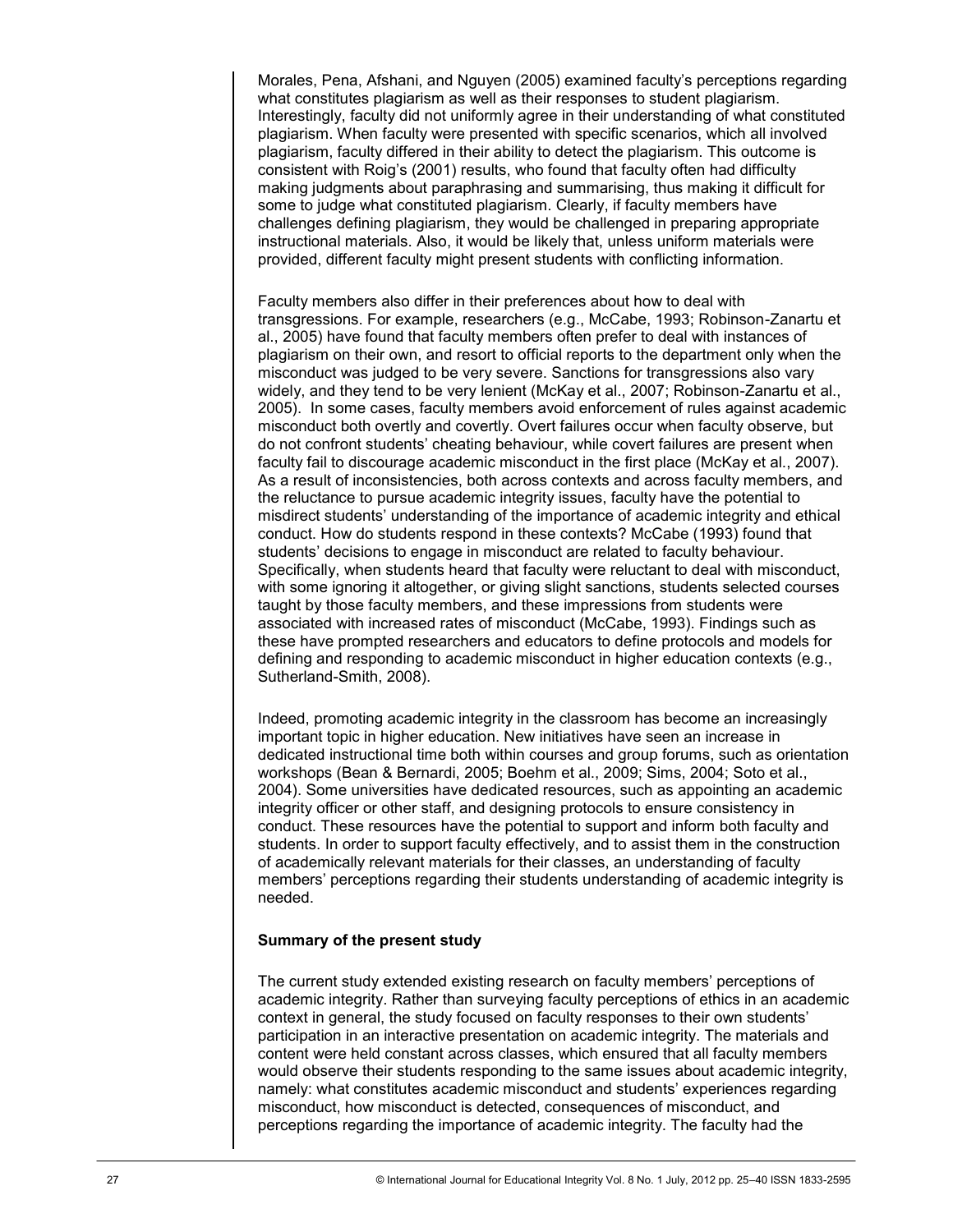opportunity to hear directly from their students what the students understood as well as the students" experiences and explanations regarding ethical and unethical behaviour. Following observation of their class, faculty members were interviewed. This study is unique in providing faculty members with an opportunity to observe how their students responded to instruction about academic integrity, and how their students thought and felt about academic integrity.

# **Method**

## **Participants**

Initially, nine faculty members were approached by the University"s academic integrity advisor, and they were asked whether they would be willing to participate in the study. All nine faculty members agreed to participate. The nine faculty members were responsible for teaching 15 courses. These courses represented one stream of studies that progressed from second to fourth year; however, each instructor only taught at one level (second-, third- or fourth-year), although some instructors taught more than one section at a particular level. Due to challenges in scheduling an interview time, one participant was not included in the final sample. The final sample therefore included eight faculty members (six males, two females) in the Business faculty at a mid-sized Canadian university. Four faculty members were lecturers (two part-time and two full-time), two held full-time contract positions, one was an associate professor, and one was an assistant professor. Overall, the faculty had a number of years of experience in their current University ( $M = 6.88$ , *SD* = 6.15 years), and they taught between one and eight courses  $(M = 3.13$  courses) in the year that the study was conducted. One faculty member taught second-year courses, four faculty members taught third-year courses and three faculty members taught fourthyear courses in the stream of courses.

## **Materials and procedure**

Each faculty member observed his/her class engaged in an interactive academic integrity presentation, and they were all asked to participate in an interview after the sessions.

The topic of academic integrity was a curriculum expectation for each of the 15 classes in which the presentation was provided. Faculty members were approached by the University"s academic integrity advisor prior to the beginning of term, and they were asked whether an interactive, discussion-based presentation on academic integrity presented by the academic integrity advisor could be used in lieu of one of their scheduled ethics classes for their course(s). Faculty members were provided with the full content of the presentation, including PowerPoint slides and the discussion prompts, and they had an opportunity to contribute comments and refinements to the materials. Suggestions were incorporated and approved by all instructors resulting in a scripted, 45-minute presentation, which was then given to each of the 15 classes. The presentation employed 26 PowerPoint slides to deliver content for four major topics on academic integrity: definition, detection, consequences of misconduct, and importance of academic integrity. Each of the four topics was introduced using quotations from previous students who had acted as ambassadors for academic integrity at the university. These quotations were followed by questions or prompts to encourage class members to share their knowledge and experiences. Faculty members were present throughout the presentation, and they were permitted to participate and/or observe, as they felt best worked for their class.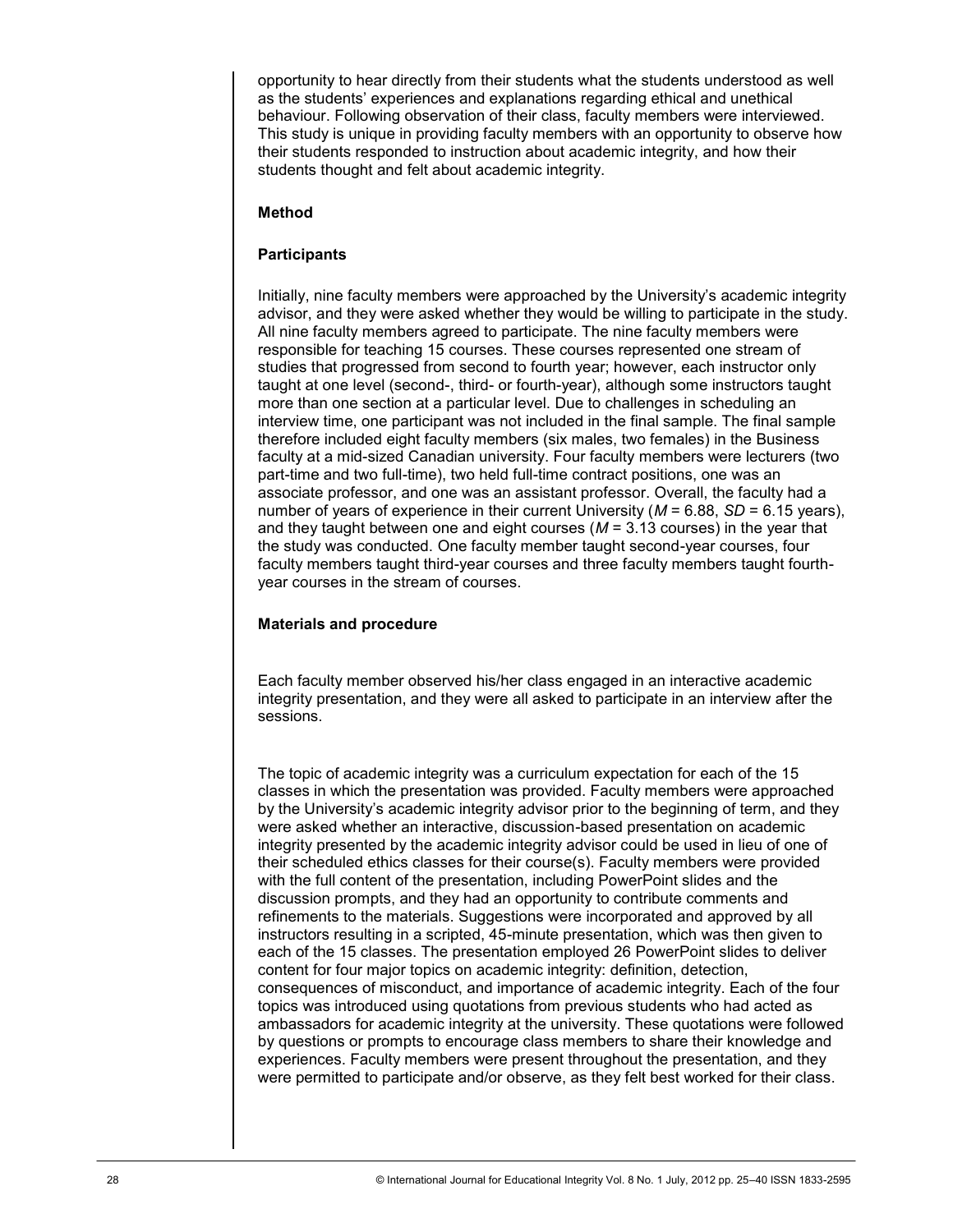# **Interview**

Within three days of the interactive presentation each faculty member was contacted and participated in a one-on-one interview with a researcher. The interview consisted of 13 open-ended questions, and one seven-point Likert scale question. The 14 questions were:

- 1. What is your evaluation of how the discussion went in your class?
- 2. Were you surprised by any of the discussion that occurred during the class presentation?
- 3. Did you learn anything new from the session?
- 4. Has the session changed how you anticipate handling academic integrity discussions in your class?
- 5. How do you feel about discussing academic integrity in your class?
- 6. What safeguards do you build into your course to ensure/foster academic integrity?
- 7. How confident are you that your students read the syllabus?
- 8. On a seven-point scale, how comfortable are you that you know what constitutes academic integrity

| Very confident/ | Not at all confident/ |
|-----------------|-----------------------|
| Know everything | Don't know anything   |

7 6 5 4 3 2 1

- 9. Where do students learn what defines academic misconduct?
- 10. Do you think your students know what academic misconduct is?
- 11. Did you notice any notable difference in the discussion across classes?
- 12. Have you ever had any issues in your classes with academic integrity?
- 13. What happened in your class after the presentation? Did it stimulate more discussion? Do you remember any specific statements from students that you found surprising?
- 14. Do you feel there is any other issue you would like to discuss?

All questions were asked in the same order across interviews. However, not all questions applied to each faculty member. For example "Did you see any noticeable differences between classes?" was only applicable for the five faculty who taught multiple classes that received the presentation. All faculty members were encouraged to elaborate on their responses when truncated responses were provided. Each interview was audio-taped for subsequent transcription and coding.

# **Results and discussion**

All responses to the questions were transcribed verbatim. The transcripts were then analysed using an inductive coding technique (Strauss & Corbin, 1990). As responses were read, emerging themes were identified and similar responses were then grouped under more abstract headings (Sahin, 2003). During this process, it was clear that common themes emerged across questions, therefore, the responses to all questions were read in their entirety, and where appropriate, shared information was aggregated across questions. All responses for all participants were captured by the resulting themes. To ensure reliability of the coding scheme, an explicit code of theme labels, definitions, and examples was developed (Boyatzis, 1998). Two raters used the coding scheme to code approximately 25% of the responses independently and had 85% agreement. Discrepancies were resolved through discussion (Boyatzis, 1998).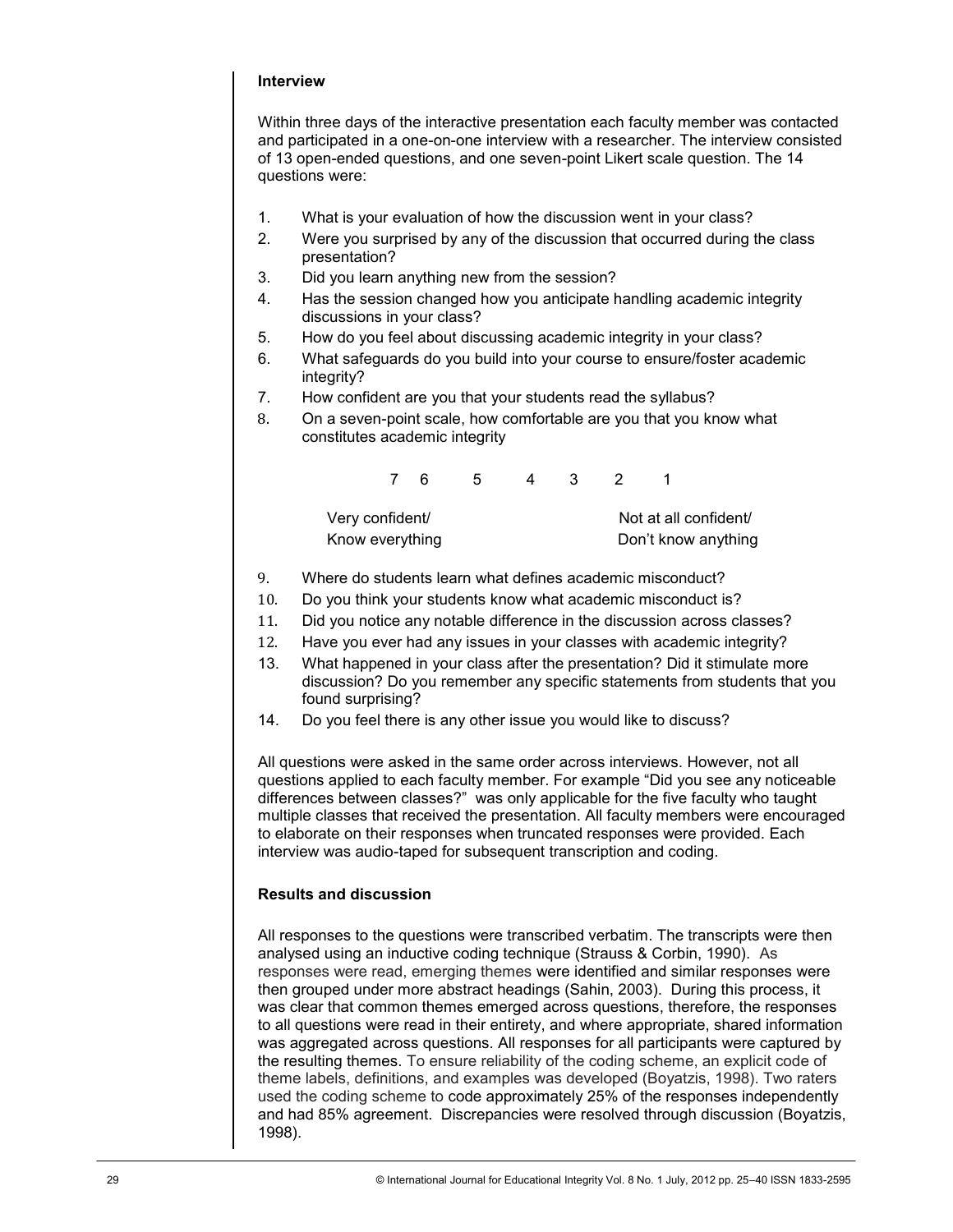In total, seven themes emerged. The themes could be grouped by focal point. For example, the first two themes were specific to faculty members regarding their own comfort and experience with academic integrity and their impressions regarding the presentation. The second grouping of themes (Themes 3 and 4) were specific to the faculty members" observations and understanding of student engagement and learning from the presentations. The final set of three themes dealt with instructional and pedagogical issues.

## **1) Comfort level with academic integrity issues**

Question eight directly asked instructors to identify their own level of experience and comfort in dealing with academic integrity issues. Seven of the eight participants provided a numerical response and the resulting mean score (*M* = 5.86, *SD* = 0.52) indicated that instructors were very comfortable with their understanding of what constitutes academic integrity. There was very little variability among instructors" ratings (range 5-6.5 out of 7). The one member who did not provide a numerical score indicated that a mark "on the lower side" would be appropriate. Faculty confidence in their ratings was explained through three subthemes: access to a knowledgeable peer; personal experience with academic misconduct process; and academic interest in the domain. Specifically, faculty members noted the knowledge and support that they had gained from having a fellow faculty member serving in the role of academic integrity advisor. Faculty members also discussed their experiences undergoing the process of making an allegation of misconduct against a student, and navigating through that process. This personal experience was clearly very salient, as one of the instructors acknowledged that his/her self-rating for knowledge and comfort in this area would have been "much lower the previous year" before going through the misconduct allegation process. In fact, among all of the participants, only one instructor had not been personally involved in an experience with academic misconduct in his/her class; however, even that instructor had identified the impact of exposure from observing the process that occurred in another section of the same course. Finally, one instructor identified personal experience through writing articles and books on the topic of academic integrity as a source of information and confidence in the rating.

Lower, and less than perfect ratings, were captured through one subtheme involving limited formal policy knowledge. This generally reflected a lack of awareness regarding the specific content or wording of the University"s academic integrity policies. For example, the faculty member with the lowest ratings indicated that s/he had not read the policies.

Previous literature suggests that faculty may not be able to accurately assess what does and does not constitute academic misconduct in some cases (e.g., Roig, 2001). Yet, these faculty members were generally very confident in their knowledge and ability to recognise and assess academic integrity concerns with the one exception regarding the lack of familiarity with the wording in policy documents. This outcome is intriguing as it raises questions about the accuracy of faculty members" perceptions about their knowledge. Research supports a general tendency for individuals to overestimate their own abilities, resulting in an overconfidence effect (e.g., [Pallier,](http://www.tandfonline.com/action/doSearch?action=runSearch&type=advanced&result=true&prevSearch=%2Bauthorsfield%3A%28Pallier%2C+Gerry%29) [Wilkinson,](http://www.tandfonline.com/action/doSearch?action=runSearch&type=advanced&result=true&prevSearch=%2Bauthorsfield%3A%28Wilkinson%2C+Rebecca%29) [Danthiir,](http://www.tandfonline.com/action/doSearch?action=runSearch&type=advanced&result=true&prevSearch=%2Bauthorsfield%3A%28Danthiir%2C+Vanessa%29) [Kleitman,](http://www.tandfonline.com/action/doSearch?action=runSearch&type=advanced&result=true&prevSearch=%2Bauthorsfield%3A%28Kleitman%2C+Sabina%29) [Knezevic,](http://www.tandfonline.com/action/doSearch?action=runSearch&type=advanced&result=true&prevSearch=%2Bauthorsfield%3A%28Knezevic%2C+Goran%29) [Stankov](http://www.tandfonline.com/action/doSearch?action=runSearch&type=advanced&result=true&prevSearch=%2Bauthorsfield%3A%28Stankov%2C+Lazar%29) et al., 2002). Were the faculty members here accurate in their perceptions or overconfident?

It is possible that the outcome accurately depicts knowledgeable faculty members because these faculty members had an available, informative resource in the integrity advisor who was a member of their department. Research in other domains (Mueller, Wood, Willoughby, DeYoung, Ross, & Specht, 2008) suggests that access to an available peer expert facilitates confidence, as well as skill and knowledge attainment.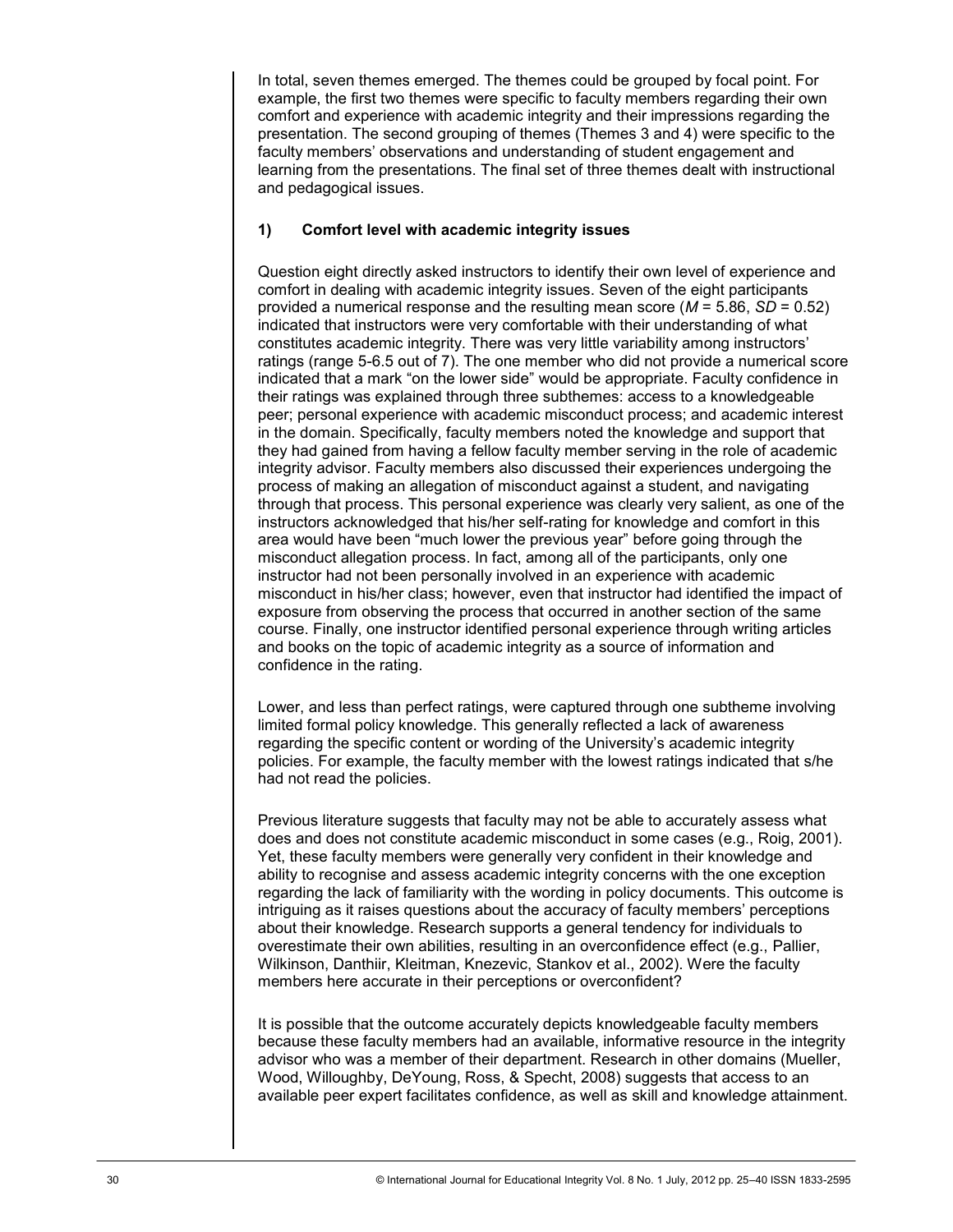Faculty members" perceptions may also have been supported through their success in bringing academic misconduct cases through the formal channels. All but one instructor had hands-on experience going through the academic misconduct allegation process. Success in this process may further support perceptions regarding their ability to identify academic misconduct accurately, as the evidence of misconduct submitted by faculty was sufficient and accepted by the department. However, it may also be the case that faculty members chose to officially pursue only very clear-cut cases of misconduct, thus enhancing their perceptions of being highly knowledgeable about issues regarding academic integrity.

In the present study, it is hard to determine the accuracy of faculty members' perceptions. Future studies should include an objective assessment of knowledge regarding academic misconduct to accompany personal perceptions. Overall however, it is interesting that perceptions were as high as those reported, as this may have implications for interventions aimed at faculty members as well as their ability to provide instruction in this domain.

# **2) Instructors' impressions about the presentations**

Although question one explicitly asked instructors about their perceptions of the presentation, this topic surfaced throughout the interviews. Two subthemes captured the instructors" impressions. First, all instructors responded to the presentation as a positive contribution to students" education; with the majority (five of eight) indicating that they found this format to be a "good basic idea", that it was "positive and worthwhile", and that they observed "interesting insights going on" among the students. However, this generally positive view was qualified by the second subtheme, which identified the short duration and one-time offering as insufficient. In fact, all instructors felt students needed more time, and/or more than one opportunity to discuss academic integrity in order to explore the issues raised in the presentation more fully, and to achieve sufficient depth to make the discussion most meaningful. For example, one instructor who observed two of his classes participating in the presentation summarised this concern in the following quotation:

*In the first of the two sessions there was a very good comment made by one of the students about academic integrity and a lack thereof that started a bit of a discussion and I would really have liked the full session to go through that in more depth and to explore it a bit more their opinions and I think their learning would have been enhanced dramatically by having more time so they could actually think about it, talk about it a lot more. Yeah, my complaint is that it was too condensed.*

Indeed, the need for more instructional time was evident when two faculty members reported that they continued the discussion with their class after the presentation was over. This extended discussion did not repeat presentation content or discussion, but instead yielded further insights regarding why students make choices to cheat, and included discussion beyond the academic sphere to subsequent ramifications that academic misconduct at university might have for students" future success in the workplace. This outcome is consistent with previous work that identified the need for students to be exposed to issues of academic integrity continuously (Dichtl, 2003).

Overall, the instructors" perceptions support incorporating explicit and interactive discussions of academic integrity in the classroom. However, the evaluations make clear that these presentations should not be a simple, one-shot consideration, but instead, need either repeated opportunities or extensive sessions to allow the topic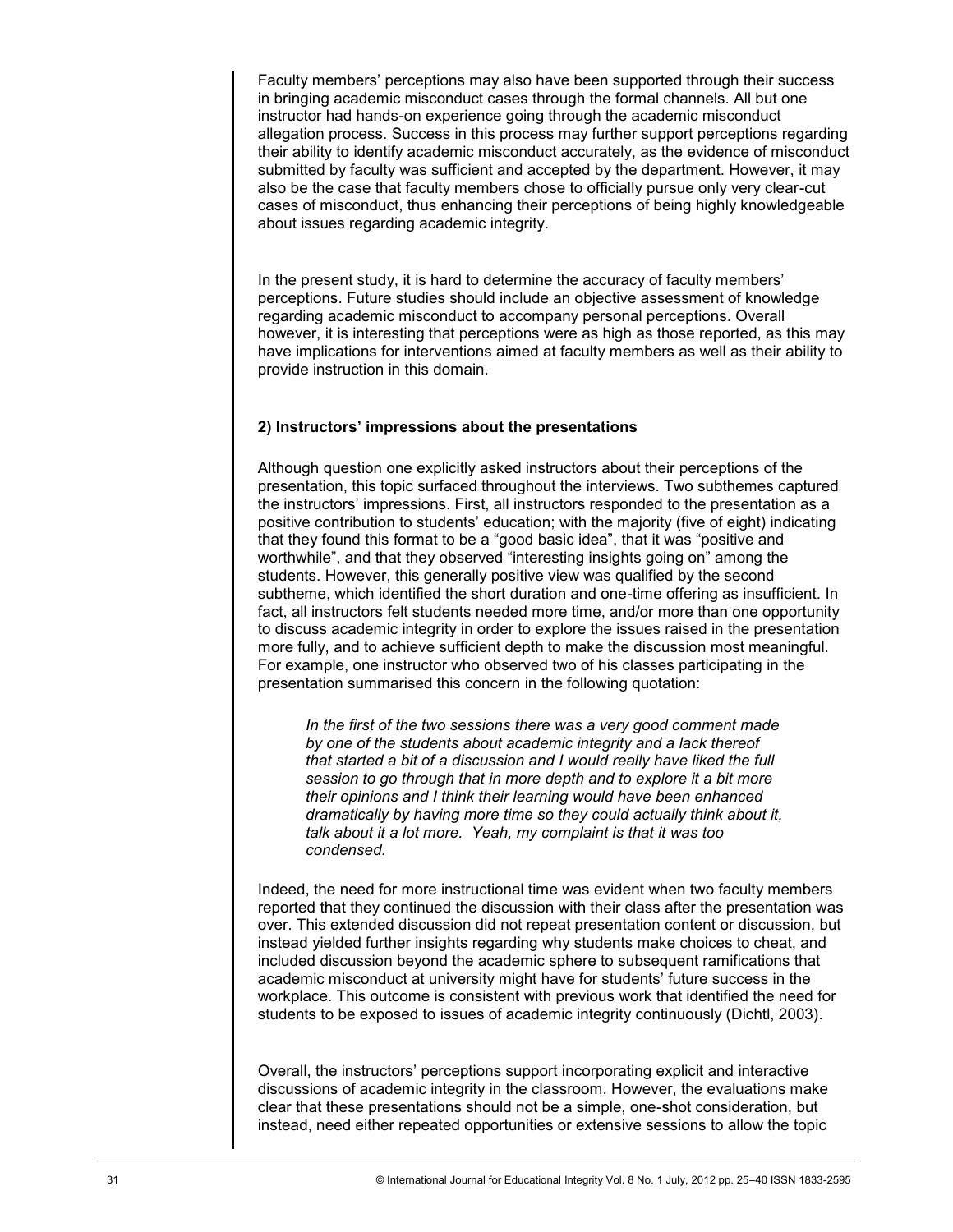the breadth and depth of discussion deemed optimal. Faculty comments are consistent with recent research where academic integrity advisors and administrative personnel are calling for consistency in the presentation and discussion of academic integrity, with clear, accurate presentation of rules and guidelines (Bean & Bernardi, 2005; Bertram Gallant & Drinan, 2008; Robinson-Zanartu et al., 2005).

#### **3) Perceptions of student involvement in presentation**

Perceptions about student engagement during the presentation, and more globally, about engagement with issues related to academic integrity were captured through two subthemes. The first subtheme involved selective engagement, and the second, quality or level of engagement. With respect to selective engagement, half of the faculty expressed concerns about the number of students who decided not to participate in the presentations. Although ethics was a required part of the course, attendance at the presentation in particular was made optional for students, in order to comply with guidelines of ethical conduct as set out by the Research Ethics Board. The faculty who expressed concern noted a significant portion of their classes left just prior to the presentation, or failed to attend the class. The level of absence was notable for these instructors through comments such as "The only thing I was a little concerned, there was a mass exodus before the presentation." or "We were using unfortunately only about half the class". Although the remaining instructors did not comment on absences, perhaps because selective attendance was not an issue for all classes, selective attendance was clearly a concern. If academic integrity is to be given a valid and important place within the university setting, allowing students the option to withdraw from presentations on the topic may not be suitable. However, understanding what encourages some students to attend and others to avoid such presentations would be a worthy topic of further investigation.

The majority of discussion regarding student responses to the presentation, however, involved the level of participation evident among those who attended. Instructors were clearly impressed by the level of participation from the students finding them very participative and commenting on how "good (it was) to see them take their time and listen". Clearly, students were paying attention and being involved. What surprised many faculty members was the honesty in the exchanges among students and with the presenter, even while they were in the room. Instructors were "impressed with how forthright (students) were," and described the students as being "surprisingly frank" and "forthcoming". Only one instructor found his/her class "not very forthcoming, they were holding back". These observations are very important as they indicate that the majority of students appeared willing to participate in an open discussion about academic integrity, and they were not afraid to raise "thorny" or "risky" issues even when they were raising these issues in the presence of their instructors. This insight was surprising to many instructors who had thought students would be reserved or hesitant, especially with them in the room.

Perhaps having the academic integrity advisor deliver the presentation gave the presentation the weight and credibility required to make students open and "frank". However, those who talked with students after the presentation indicated that the students in these discussions became "very involved" and "emotional". The emotional response was perceived as positive, because it indicated the intensity with which students experienced issues involving academic misconduct. These observations indicated that faculty members were not aware that their classes would engage in this level of honest, open, and sensitive discussions. However, faculty members were encouraged to see that this level of exchange was possible, and as some faculty members stated that their observations would impact their decision to engage their class in discussion rather than simply providing explicit instruction without discussion when introducing academic integrity issues. Overall, congruent with previous literature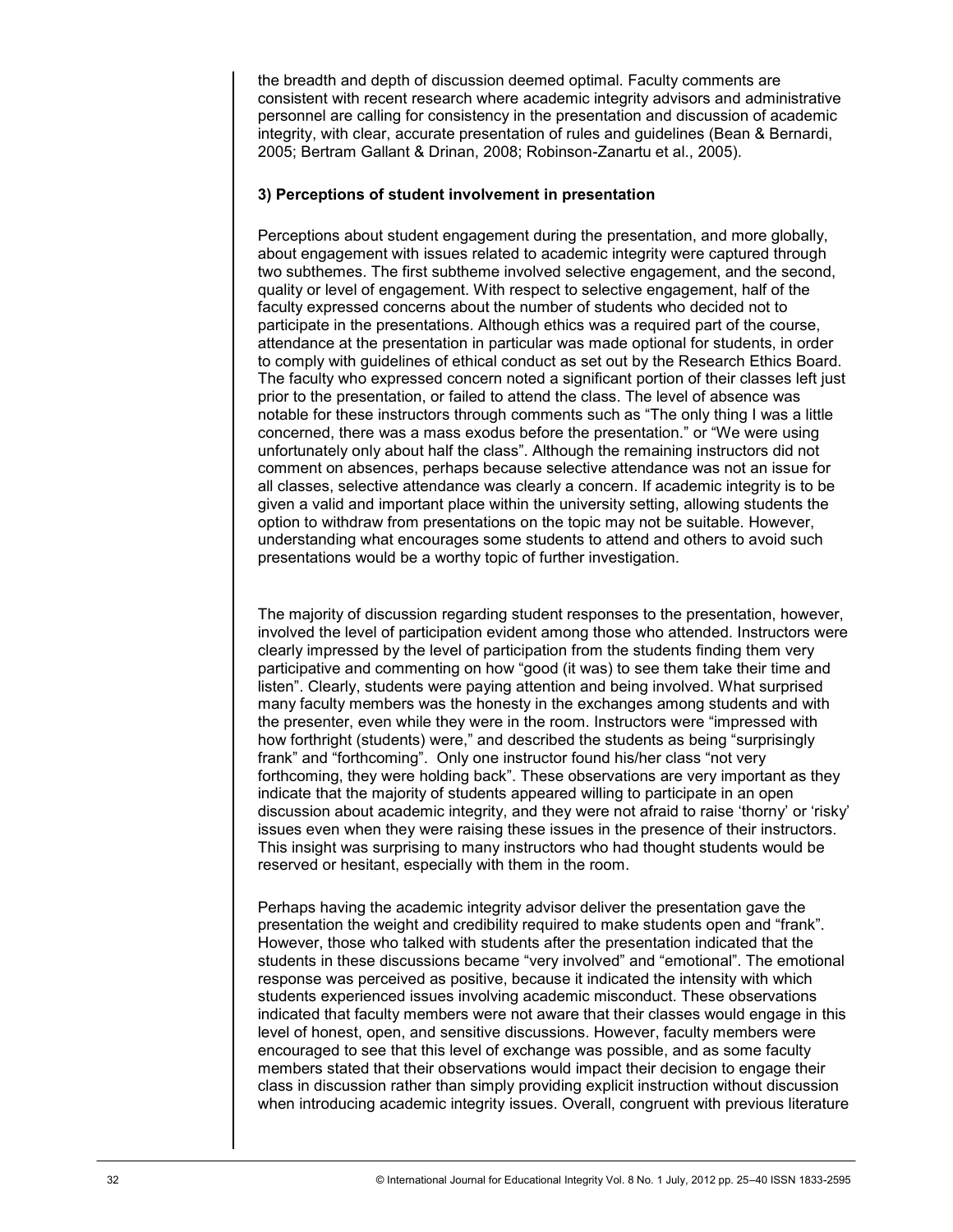(Gynnild & Gotschalk, 2008) a classroom discussion based on a presentation was found to be an effective forum for teaching and learning about academic integrity.

#### **4) Faculty perceptions about student's level of knowledge and perceptions about academic integrity**

Not surprisingly, faculty members" perceptions of student knowledge of academic integrity varied considerably. One subtheme captured the idea that most instructors indicated that students know what academic misconduct is. However, they differed in their conception of the depth and quality of such knowledge. To illustrate, several faculty members believed that students "know the expectations, but they do not necessarily know the calendar definition of academic misconduct". In fact, some faculty members expressed very strong opinions that students who come to University know exactly what misconduct is, that "(students) learn tacit knowledge, talking to their peers, who gets away with what, the "rumour"". Similarly, instructors believed that students who engage in academic misconduct:

*know that it is wrong because they get a 'twinge,' and if they get caught they are gonna get punished, and that the degree of punishment is gonna vary. And yes, (students) express surprise of 'where was it' (written in the calendar or course outline) and 'I didn't sign any contract', you know all of those excuses but inside they fully know what they've done and fully appreciate what they have been involved in and fully expect to get punished and are just trying to minimise the impact.*

Nonetheless, some faculty members admitted that relying on rumour is a concern, as illustrated in the following quote: "The only problem is that it's a rumour mill that gets changed as it goes along".

Based on these results, an underlying contradiction becomes apparent. That is, faculty members indicated that they believed students know exactly what academic misconduct is, even when they also believe that students do not know the official definition of misconduct, and acknowledged that the knowledge that students do possess is often based on implicit learning and rumour that is often incorrect. This contradiction provides an opportunity for miscommunication. If faculty members believe that students know what academic integrity is, then they may not feel they have to review or present information on this topic. At the same time, however, if they believe that what students know may be inaccurate and incomplete, not presenting information could leave students vulnerable and open to errors in understanding. In order to avoid miscommunication and misunderstandings, it may be necessary to review, in some systematic way, the fundamentals of academic integrity in order to ensure common knowledge and expectations (Boehm et al., 2009; Christensen Hughes & McCabe, 2006; McCabe, Trevino, & Butterfield, 2001).

In contrast, there was concern that some students may opt to remain in the dark regarding academic integrity either due to lack of interest ("don"t care to find it," even though it is widely available in the calendar or on the website), or as a strategic mechanism so that they cannot be held responsible for their behaviours if or when they are caught. Indeed, two instructors commented on responses from students who indicated that the students did not feel it was their responsibility to have knowledge about academic integrity. Faculty saw these comments as reflections of a peer culture where academic integrity is not perceived to be important, and where there is a decreased requirement for vigilance. In addition, the issue of entitlement was offered as an explanation for why students might not be concerned with transgressions with students feeling it is acceptable to cheat, because they are entitled to receive higher grades.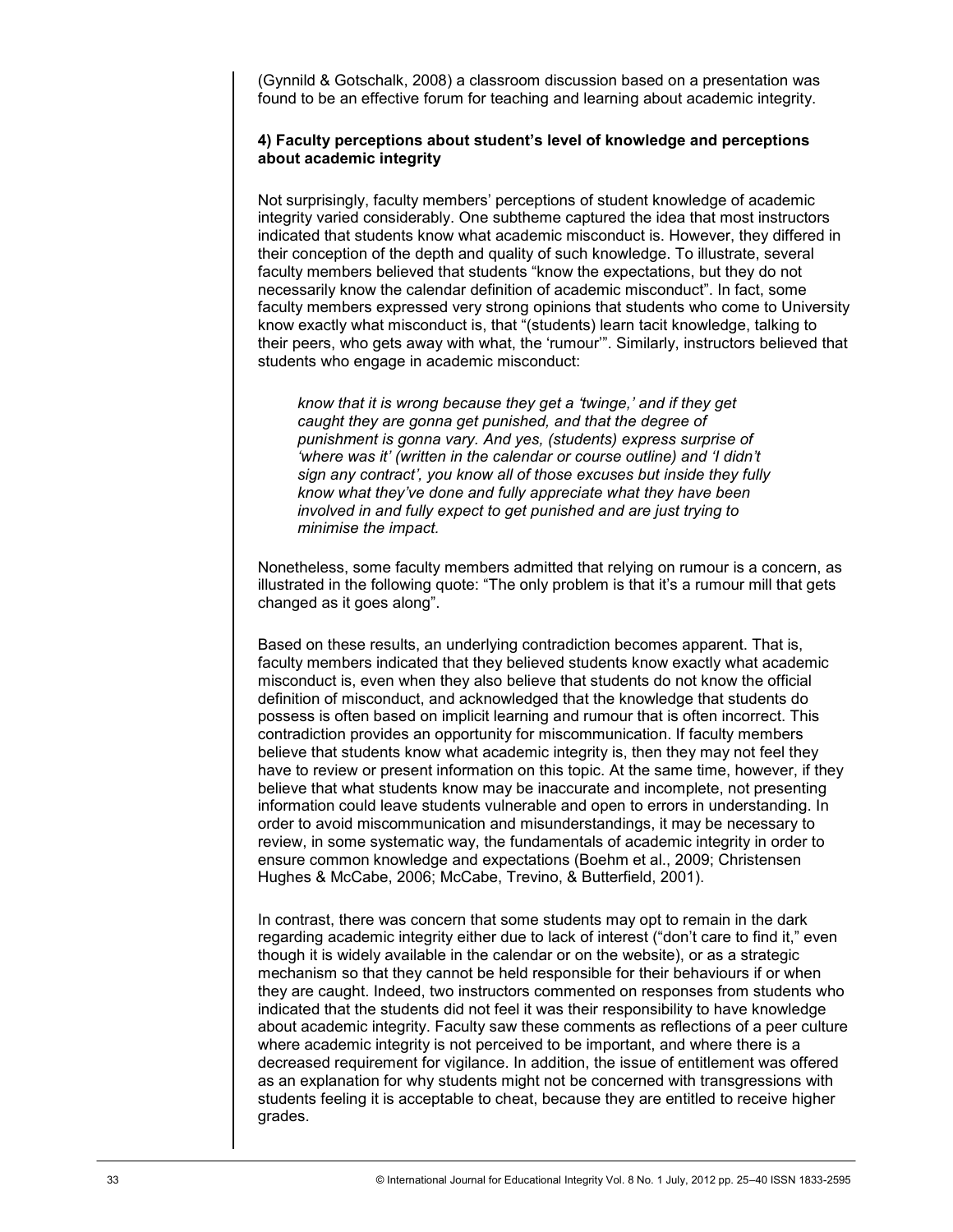A second subtheme offered an explanation for why students might not be aware of the penalties for academic misconduct. Specifically, instructors were hesitant to share this information with students. Instructors felt that they could not provide concrete examples to students, because the penalties were perceived to be inconsistent and too lenient, and making students aware of this would only give students a "go ahead" to cheat. Indeed, one instructor explained how the topic of concrete examples is avoided, exactly because faculty members do not want to let students know that penalties are light in the following quote:

*When asked why don't (instructors) talk about concrete examples, (instructors) say its because of confidentiality, but really, the reason is that they would have to say the severity of penalties is going down in a mark, from A+ to a B.*

A potential solution to concerns about students being misinformed, unaware, or intentionally uninformed was captured in a subtheme suggesting that there should be required instruction in the earliest days upon entry to the school. This theme was expressed by one instructor who stated:

I *think at the point that we get them, we then have to provide the explanations (for) those that have limited integrity. Understand what misconduct means, what the consequences are, and I think that needs to happen at the beginning in a week. I really believe that it needs to kick off at the beginning. I don't care what happened at your high school, and I don't care what things you were able to get away with. You can't get away with it here. These are the rules and this is how we are going to enforce it. And then reinforce it through the years.*

In contrast, there were also faculty members who believed that the University promoted academic integrity to the point where students hear too much about it; that they are "over-bombarded" with it. This was perceived as problematic, because students stop listening, and "block out" relevant information, which then "doesn"t sink in". Given that students are potentially presented with the same information about academic integrity in each class, within the class syllabus, and in the calendar, it is indeed possible that they may become resistant to it. This finding suggests that students need to receive consistent but perhaps hierarchically organised discussionbased presentations that focus on concerns specific to the academic level and assignments. Such presentations would aid in increasing knowledge of academic integrity issues more effectively, and without significant repetition.

#### **5) Learning outcomes for faculty**

Although half of the instructors found that the classroom presentations did not provide them with new content knowledge, nonetheless all instructors found observing the sessions informative. Three subthemes captured what was learned by faculty; review, content knowledge, and personal insights. Having an opportunity to review academic integrity policy was cited as an important outcome for half of the instructors. Three instructors indicated that they acquired new content knowledge. Another two instructors indicated that the exchanges from students provided them with insights. In particular, they were surprised to see the students" interest in concrete examples. All of the instructors indicated that having observed their students in the presentations would influence their teaching practice. For some, the instructional approach was most salient, as they indicated that they would adopt a discussion-based approach in the future to encourage talking and sharing of views, and to promote greater critical thinking about the issues.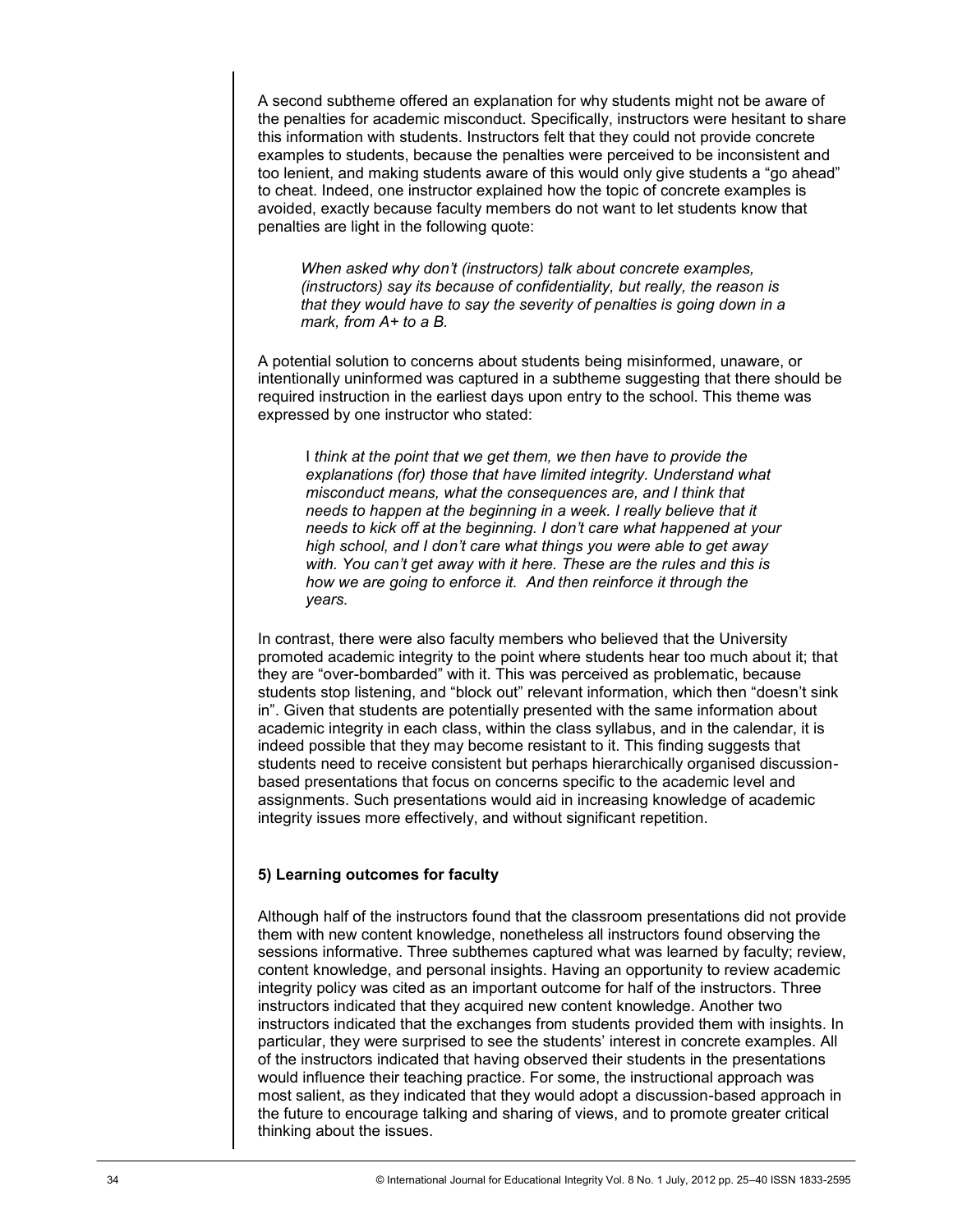Personal insights were reported with respect to instructors" level of awareness about the prevalence of academic misconduct in their unit. Although instructors stated that they believed that some of their students engaged in academic misconduct, the majority of faculty expressed surprise at how many students put up their hand when asked whether anybody had ever observed cheating. Although faculty members were surprised by the number of students reporting seeing cheating occur, this outcome is consistent with existing research that reports similarly high levels of academic misconduct (Kidwell & Kent, 2008, McCabe et al., 2001). Instructors were also surprised and disappointed at how reluctant students were to report observed cheating. In addition, two instructors were surprised at students" lack of awareness that grades are "locked in a normal bell curve" and that when students observe cheating but fail to report it, they may be allowing other students to take the few available As, therefore limiting their own chances of achieving such grades.

## **6) Safeguards against misconduct**

Across all of the faculty members, the safeguards used to prevent or reduce academic misconduct could be grouped into four subthemes: various uses of textmatching detection software, consistency, general control procedures, and discussion.

a) *Text-matching software:* Half of the faculty members indicated that they use textmatching software to detect cases of plagiarism, specifically, *Turnitin*. This web-based software compares written work to all other essays and internet-based material submitted to the same website. Two of these four faculty members indicated that they prefer to use *Turnitin* as a learning tool, rather than solely as a tool for detecting plagiarism. The following quote describes this alternate use of *Turnitin* more precisely:

*I allow students multiple submissions up to due date. I encourage them to actually use the report that they get to verify that they have cited correctly, where they might not have thought they did. I am not saying that they can adjust it but that they just cited correctly, because many students are confused, they see the percentage and they think that's wrong. They could have something that for a better term is plagiarised from a source but at least they have cited and identified that its from another source and they didn't try to pass it as their own work, I am ok with that. As long as it fits with their discussion of what they are trying to get across. So I try to use it as a tool as opposed to a discipline.*

Creatively using text-matching software as an instructional tool allows students to become aware of, and learn from their errors. This instructional use of *Turnitin* may be especially appropriate for introductory students who may be unaware of plagiarism, or who do not know how to paraphrase, summarise or source properly. However, clarification regarding correct citing and higher expectations of accuracy may be more appropriate use of the technology in higher grades.

b) *Consistency:* Four faculty members indicated that they make special effort to ensure consistency in the way they handle academic misconduct issues across students, and across sections of the same course. Similarly, effort was made to ensure parallel scheduling of all midterm, final, and make-up exams for all sections on the same day and time to avoid diffusion of information among students.

c) *General control procedures:* Instructors also listed a variety of general control procedures to minimise academic misconduct. Consistent with previous research (Boehm et al., 2009; McCabe et al., 2001), these procedures included using short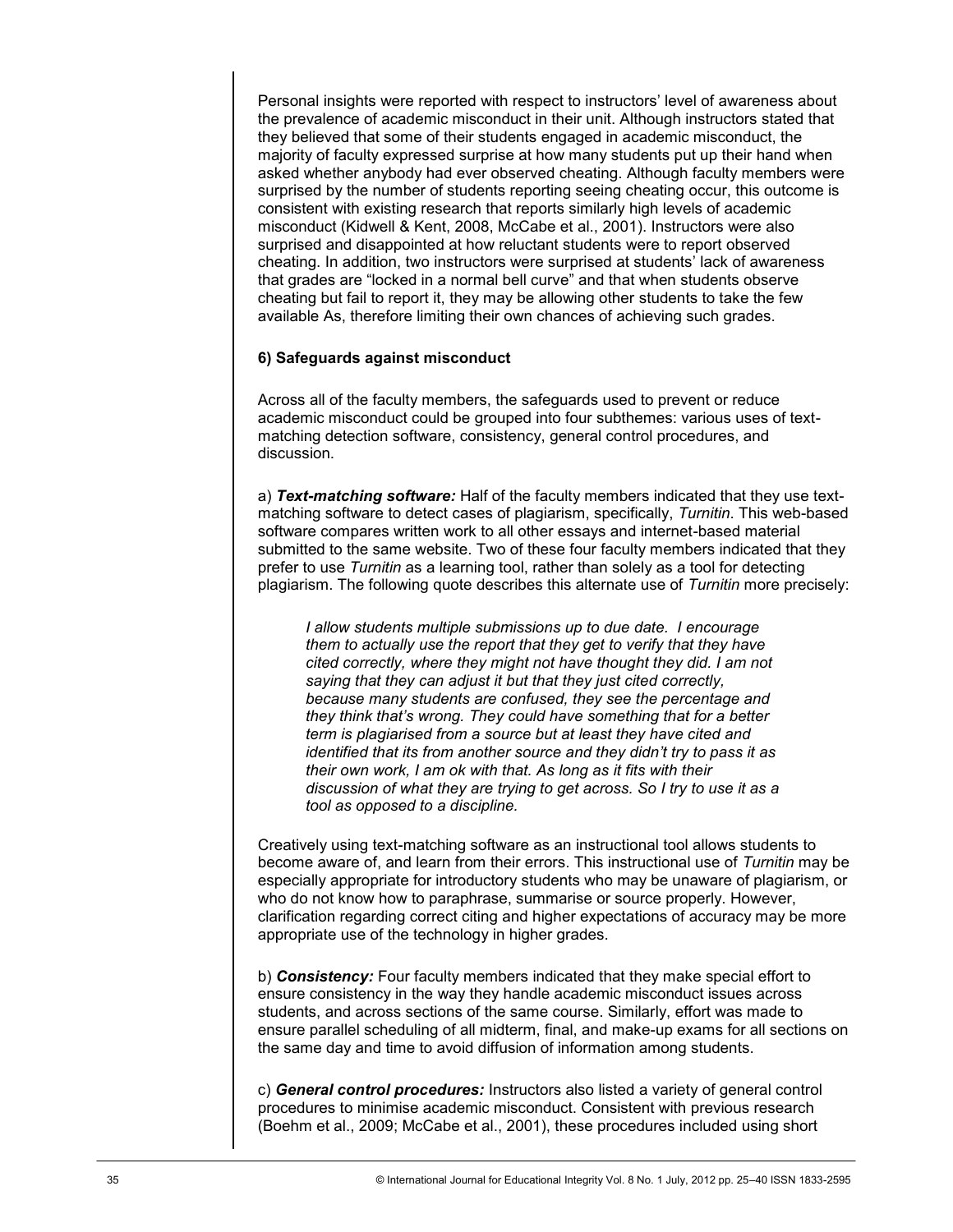essay questions rather than multiple-choice questions, choosing questions for an exam out of a question bank to ensure novelty in the questions presented over years/ sessions, using multiple versions of an exam, and employing good proctoring techniques. Others procedures included retaining assignments to minimise trading or selling old assignments, and posting student presentations online where they would be visible to everyone else, to avoid plagiarism. These preventative strategies aimed at avoiding or reducing instances of misconduct, while improving grading/evaluation techniques, are consistent with effective strategies that are highlighted in previous research (Gynnild & Gotschalk, 2008).

d) *Discussion:* Two instructors mentioned that they realised the need for explicit discussion of expectations to clarify how student collaboration for brainstorming purposes differs from what appears in individual written assignments. They also noted the importance of giving students opportunities to ask questions when in doubt about what constitutes misconduct. Clarifying expectations and promoting open communication are critical foundations for reducing misconduct (Gynnild & Gotschalk, 2008).

The suggestions provided by faculty resonate with findings from past research, and provide concrete examples that can be used to promote academic integrity, and decrease the levels of academic misconduct.

#### **7) Issues, consequences, and proposed solutions**

Instructors readily identified several issues that were a concern to them. All of the issues were captured by two subthemes: issues with other faculty members or more frequently, issues embedded within the institution.

Consistent with McCabe (1993), modeling of unethical behaviour by fellow faculty members was a significant concern. As one faculty member put it: "If we can"t do that (act in an ethical manner) and set that role model, it is a lot to ask our students to be better than we are". Specifically, several types of unethical or ambiguous conduct by faculty members were identified in the interviews. Milder offences included re-using old exams and assignments as contributing to academic misconduct by allowing students to readily gain access to such materials. To qualify this statement, the faculty members also understood that other faculty members recycle old exams and assignments, because "people get rewarded for research, through merit, through recognition, whatever. There is very little reward for being a good teacher". More severe offences included not reporting academic misconduct officially, and teaching students that it is not necessary to submit an application, and receive approval from the University Ethics Board to conduct research on human participants. Consistent with previous research by Boehm et al. (2009), some faculty members noted that it might be worthwhile to "provide ethical training to all faculty," especially incoming faculty during events such as "instructor orientation" or "teaching day".

Congruent with previous research (de Lambert, Ellen, & Taylor, 2006; Dichtl, 2003), several faculty members stated that some concerns about academic integrity are specific to the institution, in particular, the University's lack of consistent rules and guidelines, and lack of support for faculty members who are pursuing issues of academic misconduct. As a result of these perceived problems, some faculty members chose to deal with misconduct on their own. When dealing with misconduct on their own, the rationales included: personal beliefs that "everyone deserves a second chance," and "you don"t want to see a fourth-year student fail just because they had bad judgment"; apathy or avoidance demonstrated through statements, such as "I did not want to be burdened with the paperwork", "It is not my responsibility if they don"t learn anything"; and previous negative experience with academic misconduct, which "took a great deal of time on everyone"s part. Hours and hours.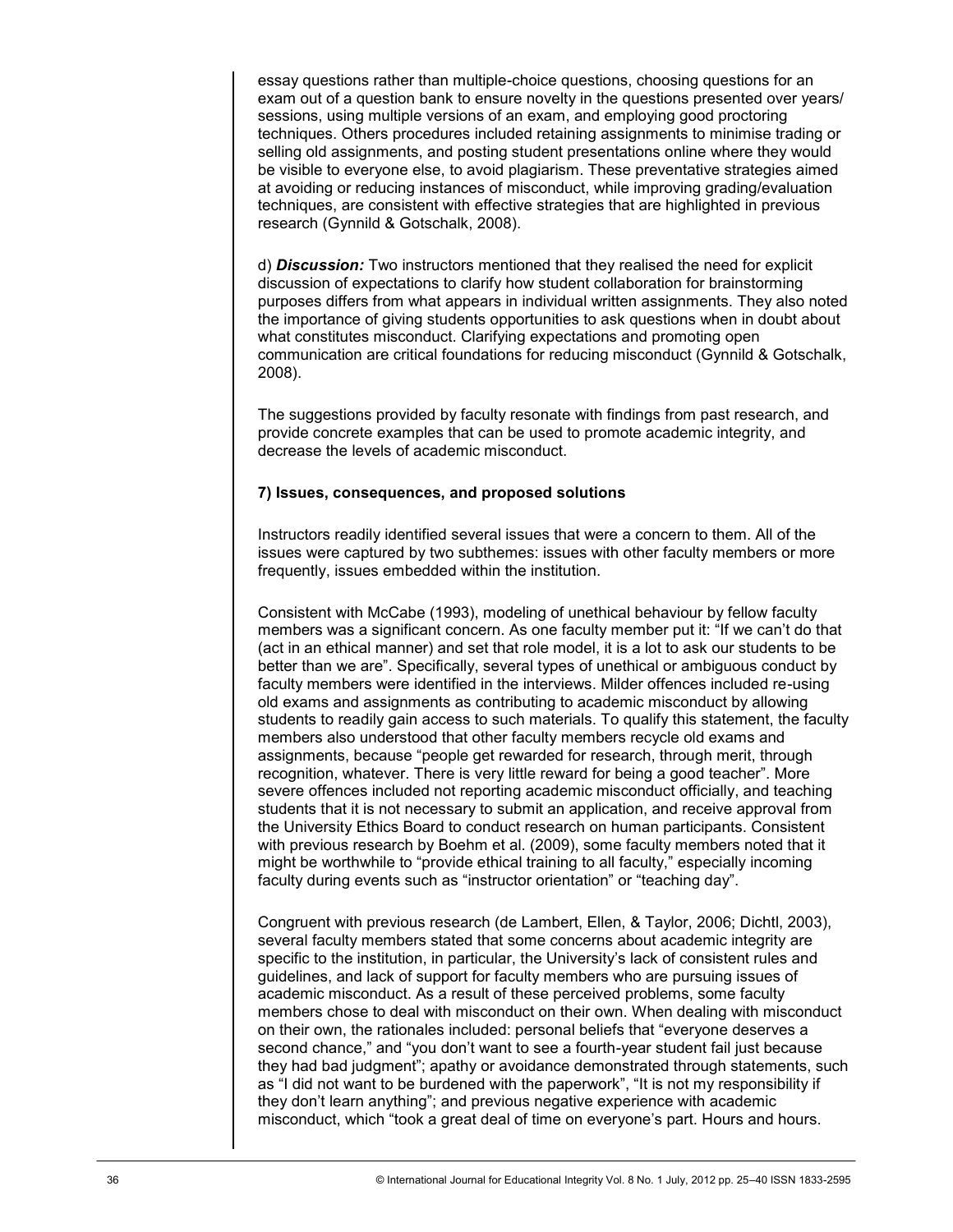That"s not something I would want to repeat again. It was very frustrating". These outcomes coupled with the concern that "there are no universal guidelines among faculty" and "students receive different, confusing messages from faculty" reflected a great deal of frustration felt by the instructors.

Frustration could be minimised or avoided by having clear, consistent, hierarchically arranged systems for handling academic misconduct (Gynnild & Gotschalk, 2008). However, such systems would also need to have some flexibility to give students an opportunity to learn from their mistakes. Instituting specific protocols and holding everyone accountable for executing them provides consistency, equality, and predictability, while avoiding concerns associated with lack of interest, apathy, and nonchalance (Gynnild & Gotschalk, 2008).

Finally, it is also important to acknowledge that faculty members were not compensated for the extra time spent dealing with issues of academic misconduct, and students could threaten a lawsuit both against the institution as well as against the instructor personally. Faculty need to see that academic integrity is important at the highest levels of the institution to warrant their efforts. In addition, support for faculty both from administration and peers might facilitate more effective and efficient handling of academic integrity issues (Boehm et al., 2009).

## **Closing comments**

Allowing faculty the opportunity to observe what happens when students are given an explicit interactive forum for discussion of academic integrity influenced these faculty members with respect to their perceptions about their students" needs, their institutional needs, and their own teaching practice. Faculty members reported finding this opportunity to watch their class engage in open discussion about academic integrity insightful.

One of the striking outcomes was the surprise faculty members" reported at hearing their students discuss academic integrity issues in frank, honest, and emotional ways. In fact, in some cases, faculty members prompted by this observation extended the discussion, or re-initiated it in subsequent classes. Knowing that students are willing to engage in discussion, and in fact, want to engage in discussion, provides substance to efforts to actively engage students in areas of academic integrity (Dichtl, 2003).

For many faculty members the interactive format was perceived to be more effective and engaging than more traditional direct instruction approaches. Interestingly, some faculty members found that they gained content knowledge from attending the presentations, while others gained a greater understanding of their students" needs for particular content information. Specifically, student requests for concrete examples were noted, and faculty indicated that these insights would inform the content they provided in future instruction. In summary, both the form and the content of these presentations yielded important insights for faculty members, and provided direction for future instructional practice.

The interviews also yielded concerns at a higher administrative level. Many of the issues cited by faculty stem from the institutions" lack of official rules, regulations, and guidelines to deal with issues of academic integrity. Even though these faculty members had access to an academic integrity advisor, and acknowledged benefiting from that available expertise, more resources dedicated to supporting academic integrity, and in particular, training faculty and students, were suggested.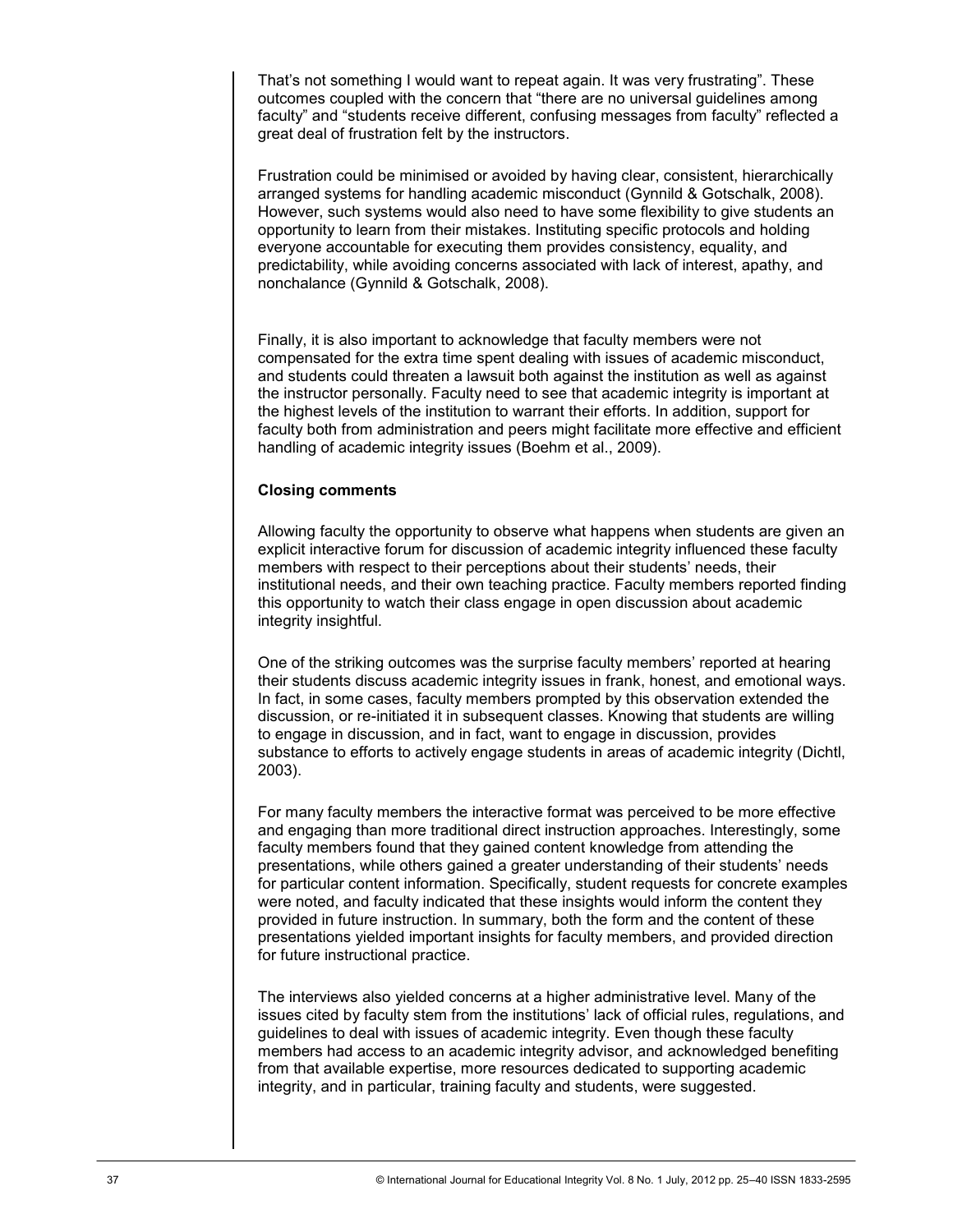Support systems, however, will need to scaffold both the conceptual understanding of academic integrity, and the practical skills that will allow students and faculty to execute the behaviours that are required. In the present study, faculty members" perceived knowledge was high but there was no mechanism for assessing actual knowledge. Ensuring that perceived levels of knowledge are matched with actual skills is necessary. Future research will need to concentrate on mechanisms that will bring perceived levels of knowledge into alignment with actual knowledge.

Although faculty here believed that their students had an understanding of what constituted academic misconduct, there was sufficient concern that students were equipped with ill-found or poorly articulated knowledge. This clearly shows the need for clear, explicit instruction, as well as the opportunity for students to ask questions, and engage in discussion about academic integrity.

Forums where faculty have the opportunity to learn first-hand from their students, such as in the present study, might be useful in the construction of academic integrity support systems to ensure that faculty perceptions become an integrated part of future protocols and recommendations.

#### **References**

- Allmon, D. E., Page, D., & Roberts, R. (2000). Determinants of perceptions of cheating: Ethical orientation, personality and demographics. *Journal of Business Ethics, 23*, 411–422.
- Bean, D. F., & Bernardi, R. A. (2005). Accounting ethics courses: A professional necessity. *The CPA Journal, 75*(12), 64–65.
- Bertram Gallant, T., & Drinan, P. (2008). Toward a model of academic integrity institutionalization: Informing practice in postsecondary education. *The Canadian Journal of Higher Education, 38*(2), 25–44.
- Boyatzis, R. (1998). *Transforming qualitative information: Thematic analysis and code development*. Thousand Oaks, CA: Sage.
- Boehm, P. J., Justice, M., & Weeks, S. (2009). Promoting academic integrity in a higher education context. *The Community College Enterprise, 15*(1), 45–61.
- Christensen Hughes, J. M., & McCabe, D. L. (2006). Academic misconduct within higher education in Canada. *The Canadian Journal of Higher Education 36*(2),  $1 - 21$ .
- Crown, D. F., & Spiller, M. S. (1998). Learning from the literature on collegiate cheating: A review of empirical research. *Journal of Business Ethics*, *17*(6), 683  $-700.$
- Davis, S., Drinan, P., & Bertram Gallant, T. (2009). *Cheating in school: What we know and what we can do.* Malden, MA: Wiley-Blackwell.
- de Lambert, K., Ellen, N., & Taylor, L. (2006). Chalkface challenges: A study of academic dishonesty amongst students in New Zealand tertiary institutions. *Assessment and Evaluation in Higher Education, 31*(5), 485–503.

Dichtl, J. (2003). Teaching integrity. *The History Teacher, 36*(3), 367–373.

- Elzubier, M. A., & Rizk, D. E. (2003). Exploring perceptions and attitudes of senior medical students and interns on academic integrity. *Medical Education, 37*, 389 –396.
- Gynnild, V., & Gotschalk, P. (2008). Promoting academic integrity at a Midwestern university: Critical review and current challenges. *The International Journal for Educational Integrity, 4*(2), 41–59.
- Kidwell, L. A., & Kent, J. (2008). Integrity at a distance: A study of academic misconduct among university students on and off campus. *Accounting Education: An International Journal, 17,* S3–S16.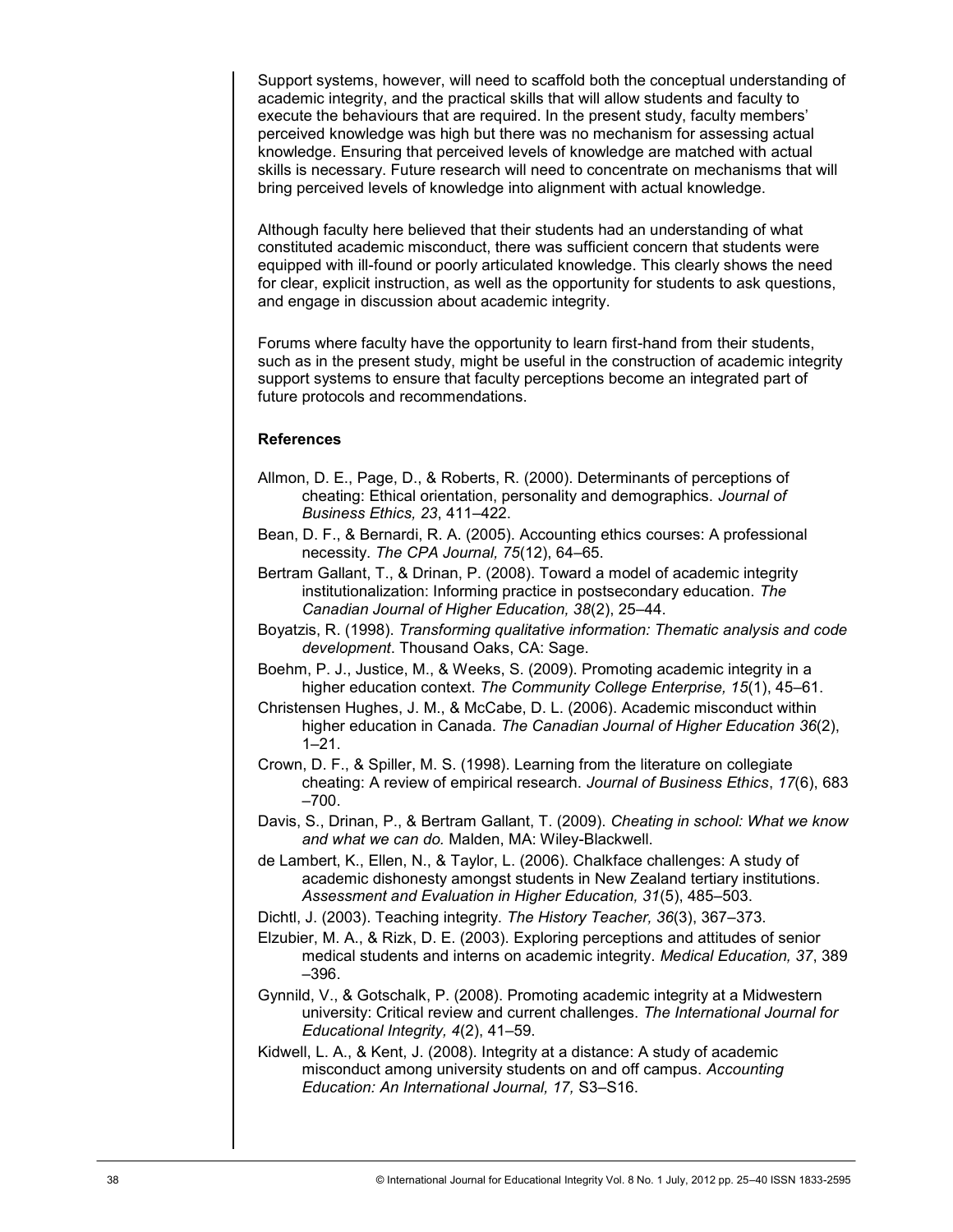- Kidwell, L. A., & Kidwell, R. E. (2008). Do the numbers add up to different views? Perceptions of ethical faculty behaviour among faculty in quantitative vs. qualitative disciplines. *Journal of Business Ethics, 78*, 141–151.
- Kisamore, J. L., Stone, T. H., & Jawahar, I. M. (2007). Academic integrity: The relationship between individual and situational factors on misconduct contemplation. *Journal of Business Ethics, 75*, 381–394.
- Laband, D. N., & Piette, M. J. (2000). Perceived conduct and professional ethics among college economics faculty. *American Economist, 44*(1), 24–33.
- Mason, J. B., Bearden, W. O., & Davis Richardson, L. (1990). Perceived conduct and professional ethic among marketing faculty. *Journal of the Academy of Marketing Science, 18*(3), 185–197.
- McCabe, D. L. (1993). Faculty responses to academic dishonesty: Honour codes and other contextual influences. *Research in Higher Education, 34*, 647–658.
- McCabe, D. L., Trevino, L. K., & Butterfield, K. D. (2001). Cheating in academic institutions: A decade of research. *Ethics & Behavior, 11*(3), 219–232.
- McKay, R. B., Kidwell, L. A., & Kling, J. A. (2007). Faculty ethics from the perspective of college of business administrators. *Journal of Legal, Ethical and Regulatory Issues, 10*(1), 105–124.
- Mueller, J., Wood, E., Willoughby, T., DeYoung, T., Ross, C., & Specht, J. (2008). Identifying discriminating variables between teachers who fully integrate computers and teachers with limited integration. *Computers & Education, 51*, 1523–1537.
- [Pallier,](http://www.tandfonline.com/action/doSearch?action=runSearch&type=advanced&result=true&prevSearch=%2Bauthorsfield%3A%28Pallier%2C+Gerry%29) G., Wilkinson, R., [Danthiir,](http://www.tandfonline.com/action/doSearch?action=runSearch&type=advanced&result=true&prevSearch=%2Bauthorsfield%3A%28Danthiir%2C+Vanessa%29) V., [Kleitman,](http://www.tandfonline.com/action/doSearch?action=runSearch&type=advanced&result=true&prevSearch=%2Bauthorsfield%3A%28Kleitman%2C+Sabina%29) S., Knezevic, G., [Stankov,](http://www.tandfonline.com/action/doSearch?action=runSearch&type=advanced&result=true&prevSearch=%2Bauthorsfield%3A%28Stankov%2C+Lazar%29) L., & [Roberts,](http://www.tandfonline.com/action/doSearch?action=runSearch&type=advanced&result=true&prevSearch=%2Bauthorsfield%3A%28Roberts%2C+Richard+D.%29) R. D. (2002). The role of individual differences in the accuracy of confidence judgments. *The Journal of General Psychology, 129*(3), 257–299. doi: 10.1080/00221300209602099
- Robie, C., & Keeping, L. M. (2004). Perceptions of ethical behaviour among business faculty in Canada. *Journal of Academic Ethics, 2*, 221–247.
- Robie, C., & Kidwell, R. E. (2003). The "ethical" professor and the undergraduate student: Current perceptions of moral behavior among business school faculty. *Journal of Academic Ethics, 1*, 153–173.
- Robinson-Zanartu, C., Pena, E. D., Cook-Morales, V., Pena, A. M., Afshani, R., & Nguyen, L. (2005). Academic crime and punishment: Faculty members" perceptions of and responses to plagiarism. *School Psychology Quarterly, 20* (3), 318–337.
- Roig, M. (2001). Plagiarism and paraphrasing criteria of college and university faculty. *Ethics and Behavior, 11*(3), 307–323.
- Sahin, T. Y. (2003). Student teachers' perceptions of instructional technology: Developing materials based on a constructivist approach. *British Journal of Educational Technology, 34*, 67–74.
- Sims, R. R. (2004). Business ethics teaching: Using conversational learning to build an effective classroom environment. *Journal of Business Ethics, 49*, 201–211.
- Soto, J. G., Anand, S., & McGee, E. (2004). Plagiarism avoidance: An empirical study examining teaching strategies. *Journal of College Science Teaching, 33,* 42– 48.
- Strauss, A., & Corbin, J. (1990). *Basics of qualitative research: Grounded theory procedures ad techniques.* Newbury Park, CA: Sage.
- Sutherland-Smith, W. (2008). *Plagiarism, the internet and student learning: Improving academic integrity.* New York: Routledge.
- Tabachnick, B. G., Keith-Spiegel, P., & Pope, K. S. (1991). Ethics of teaching: Beliefs and behaviors of psychologists as educators. *American Psychologist, 46*, 506– 515.